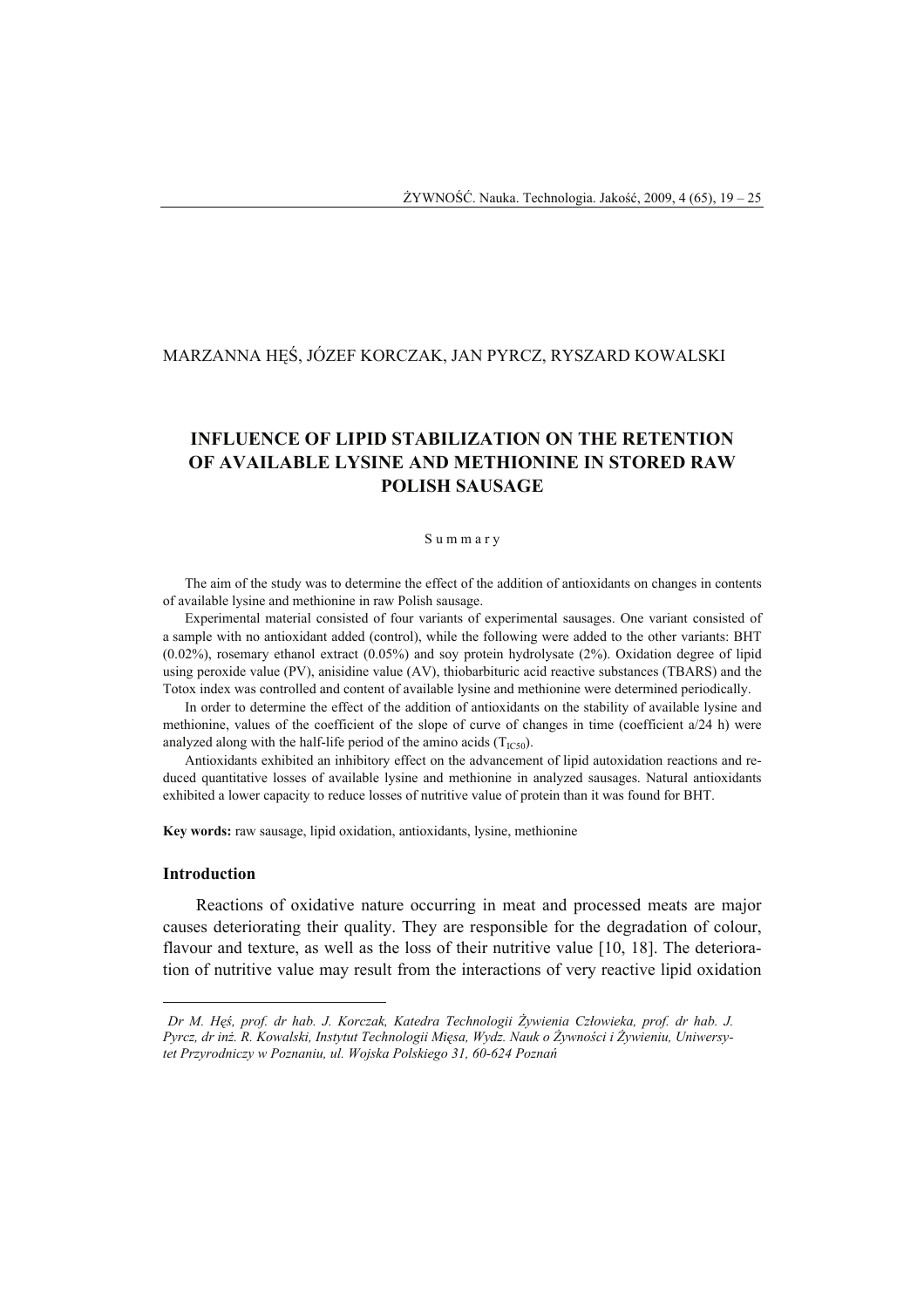products with proteins, which belong to the most valuable components of our diet and need to be especially protected in all processes connected with technological processing. Nutritive value of meat proteins is determined by the quantitative and qualitative composition of amino acids and the hydrolisability of proteins by digestive enzymes [13]. Digestibility and availability of amino acids decrease as a result of the formation of cross-linking bonds in protein-lipid complexes and reactions of functional groups of amino acids with lipid oxidation products. This pertains especially to the amino, sulfhydryl and hydroxyl groups [19]. In nutrition losses of lysine and amino acids containing sulfur are crucial, as they are exogenous amino acids and at the same time they limit the nutritive value of protein in most products.

A reduction or inhibition of negative oxidative changes in lipids of meat and meat products may be the effect of added antioxidants [7]. The application of synthetic compounds, i.e. BHT (butylated hydroxytoluene) and BHA (butylated hydroxyanisole), in many countries is limited due to the results of toxicological analyses and the opinion of consumer organizations [5, 6]. As a consequence there is a need to search for alternative solutions concerning lipid stabilization. One of them may be the use of effective and cheap natural antioxidants. The most important group of substances with antioxidative properties is represented by polyphenol compounds, belonging to secondary metabolites widely found in plants. Rich sources of these substances include vegetables, fruit, some cereals, tea and many spices [3, 24]. Numerous studies show that good antioxidative properties are also found in protein hydrolysates. Their activity is connected with the presence of amino acids, peptides and Maillard reaction products [15, 23]. These natural compounds preventing oxidation may at the same time modify the nutritive value of food [11, 16]. This makes it possible to supply consumers with safe foodstuffs with prolonged shelf-life and enhanced nutritive value.

The aim of the study was to evaluate the antioxidant properties of natural substances in stored raw sausages, and their influence on the stability of lysine and methionine by retardation of lipid oxidation products-protein interactions.

## **Material and methods**

Experimental material consisted of Polish raw sausage with the addition of rosemary ethanol extract (0.05%), soy protein hydrolysate (2%) and BHT in the amount of 0.02% (% of meat weight). Soy protein aciditial hydrolysate, was made by the Kalisz Institute of Food Concentrates "Winiary", Poland. Dried rosemary leaves (*Rosmarinus off*. L.) was of Polish origin (Polish Herbs "Pharma" Poznań). Extract was prepared by mixing 100g of dried material with 1 L 96% ethanol and macerated overnight in ambient temperature. The suspension was filtered, the residue mixed with another portion of the same solvent, and the procedure was repeated four times. The filtrates were com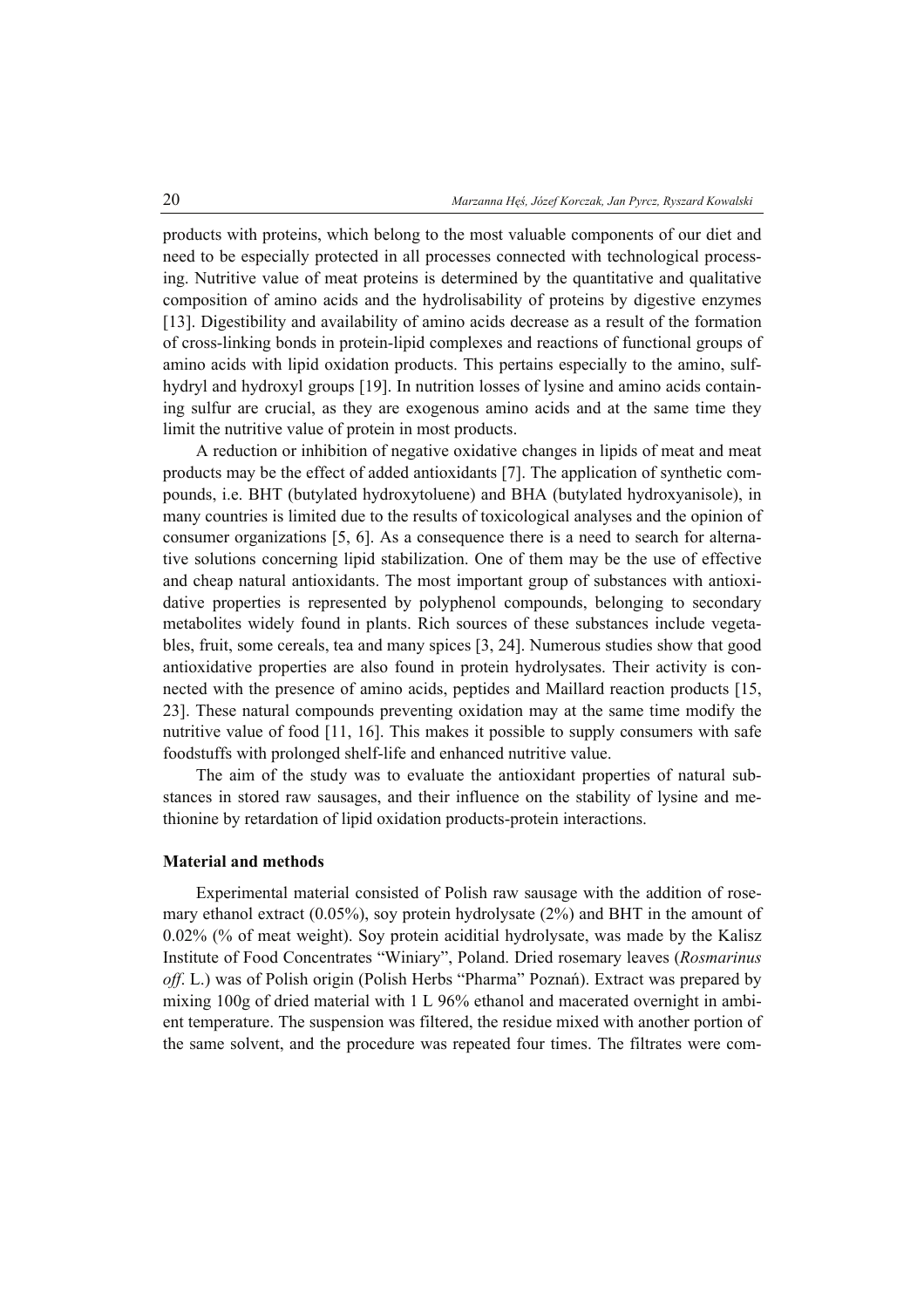bined, and the respective solvent was evaporated. BHT (butylated hydroxytoluene) was purchased from Merck (Germany).

Sausage links were left for 24 h to set. They were smoked at  $22 - 25^{\circ}$  C for  $6 - 8$ h. Afterwards sausages were placed in an aging room at 10°C and relative humidity of  $75\% \pm 2\%$  and stored for 30 days.

Oxidation degree of fat using peroxide value (PV), anisidine value (AV), thiobarbituric acid reactive substances (TBARS), Totox coefficient was controlled and content of available lysine and methionine were determined periodically [21].

In order to determine the effect of the addition of antioxidants on quantitative changes in available lysine and methionine, values of the coefficient of the slope of curve of changes in time (coefficient a/24 h) were analyzed along with the half-life period of the amino acids  $(T_{\text{IC50}})$ .

## **Results and discussion**

In order to determine the antioxidative activities of analyzed additives slopes of straight lines (coefficient a/24 h) were determined, being angles of inclination of regression curves plotted from measurement points of a given attribute in time. Figure 1 presents results of statistical analysis of the effect of antioxidants on values of slopes of lines for analyzed sausages. Results clearly showed the inhibitory effect of antioxidants on the advancement of lipid autoxidation in the analyzed processed meats. All lipid oxidation indexes monitored during sample storage were increasing more slowly in products with their addition. The effectiveness of individual antioxidants varied markedly. The lowest increase of all lipid oxidation indexes per 24 h was observed in processed meat products produced with the addition of BHT (the lowest coefficient a/24 h).

Natural antioxidants exhibited lower effectiveness; however, in comparison to control samples they also significantly inhibited lipid oxidation rate. Rosemary extract showed a better protective action than that of soy hydrolysate.

A similar effect of the addition of rosemary was observed on sausages made from pork [9], from turkey [4] as well as poultry and pork frankfurters [8, 22]. It was also shown that the 0.05% addition of rosemary extract effectively inhibits the increase of TBARS content in fermented sausages made from goat meat, stored at room temperature [17]. High antioxidative activity in fermented sausages was also observed when applying synthetic antioxidants, such as BHT and BHA [1, 2].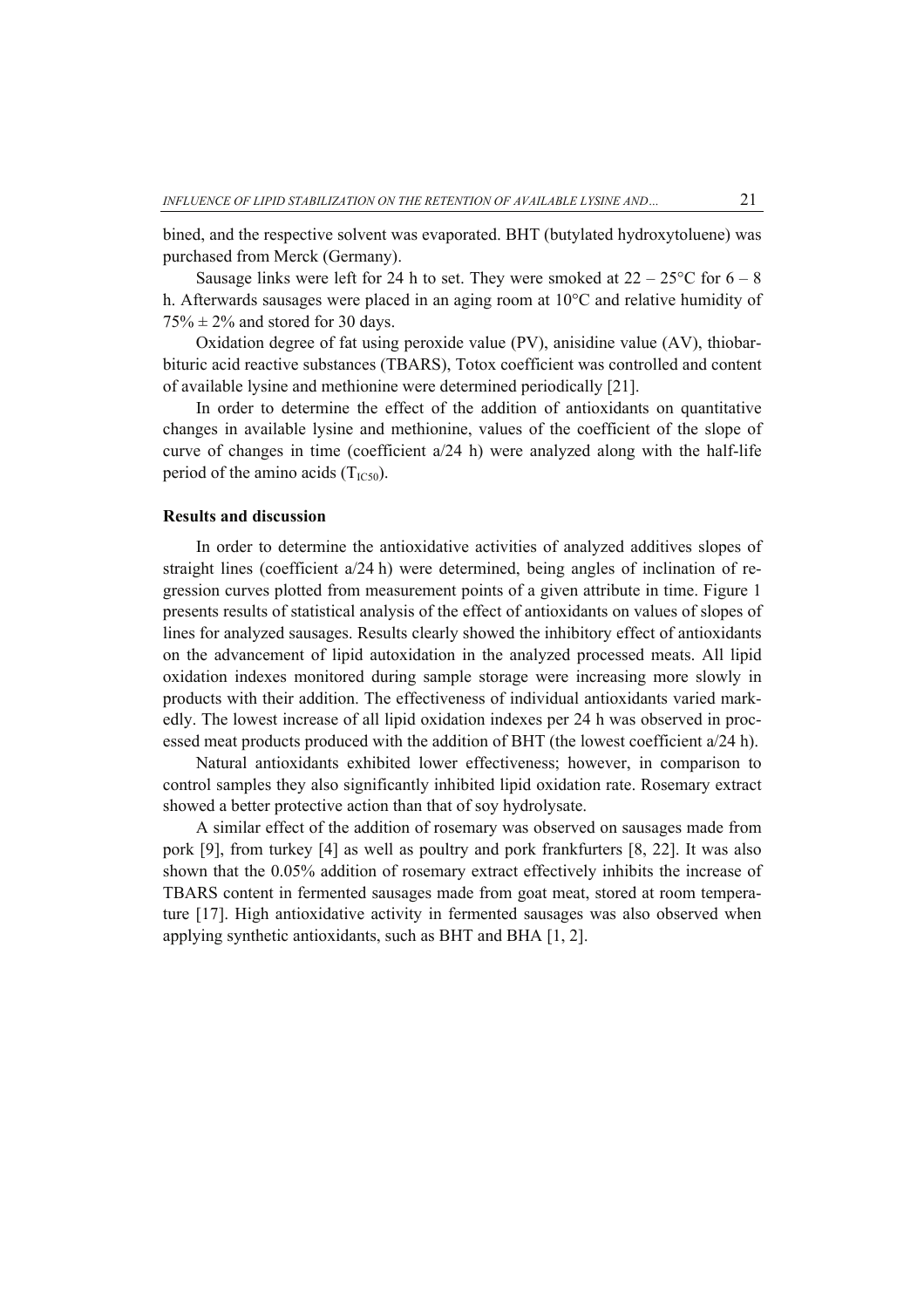



Rys. 1. Ocena wpływu przeciwutleniaczy na wartość współczynników kierunkowych wskaźników utleniania lipidów w przechowywanej kiełbasie typu "polska surowa"

Conducted studies showed that the addition of antioxidants significantly inhibited losses of analyzed amino acids. The most objective parameter when comparing the rate of changes was time, in which the initial amounts of lysine and methionine decreased by 50%  $(T_{\text{IC50}})$ . Results of analyses determining the potential application of BHT, rosemary extract and soy hydrolysate as substances contributing to a reduction of losses of available lysine and methionine in stored sausages, are presented in Table 1.

Half-life of lysine and methionine in the samples with added BHT was 1.8 times longer than in the control samples. The application of rosemary extract and soy hydrolysate made it possible to extend this time 1.4 and 1.2 times, respectively.

The phenomenon of blocking active protein groups by lipid oxidation products was studied by Pokorny and Davídek [19], who showed that reactions of protein crosslinking, amino acid oxidation and the transformation of their amino groups into imino groups are initiated first of all by hydroperoxides. Hexanal, similarly as other aldehydes, may initiate protein cross-linking and blocking and transformation of functional groups [12, 20, 25]. Aldehydes, reacting with the sulfhydryl group of cysteine, form mercaptal, while bonding with the amino group of lysine they form Schiff bases [19]. Kinetics of aldehyde reactions is much lower in relation to hydroperoxides, which reactions with proteins may be violent even at room temperature [14].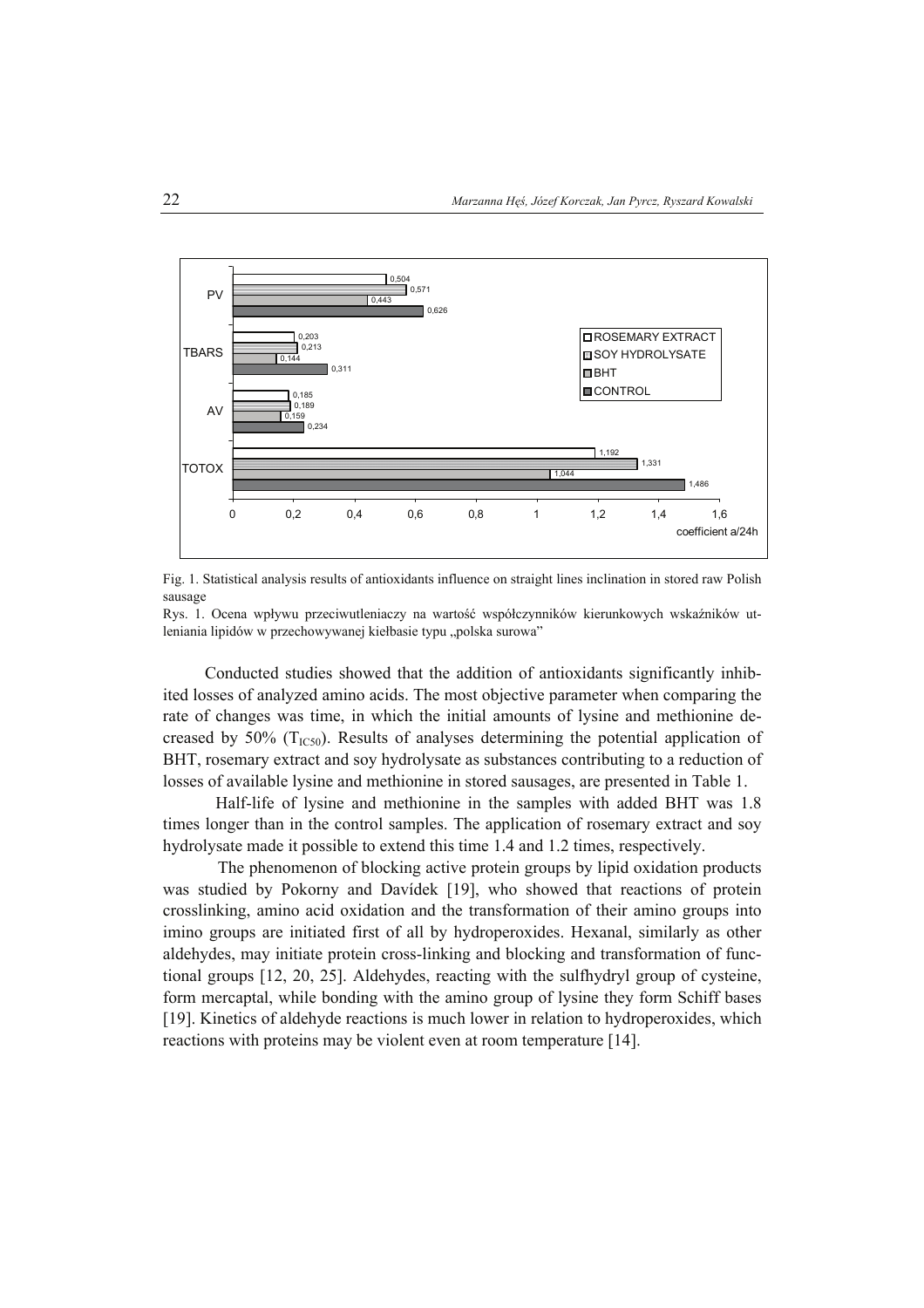#### Table 1

Influence of antioxidants addition on half-life period of lysine and methionine in stored raw Polish sausage Wpływ dodatku przeciwutleniaczy na czas połowicznego rozpadu lizyny i metioniny w przechowywanej kiełbasie typu "polska surowa"

| Kind of addition | Half-life period T <sub>IC50</sub> (days) |                   |
|------------------|-------------------------------------------|-------------------|
|                  | <b>LYSINE</b>                             | <b>METHIONINE</b> |
| Without addition | 42.9                                      | 42.5              |
| <b>BHT</b>       | 75.8                                      | 75.0              |
| Rosemary extract | 59.6                                      | 59.1              |
| Soy hydrolysate  | 49.5                                      | 49.8              |

The destructive effect of lipid oxidation products on contents of available forms of lysine and methionine in frozen pork meatballs was shown also by Korczak et al. [16] and Hęś et al. [11]. Results of their studies indicated as well that the addition of antioxidants significantly reduces quantitative losses of available lysine and methionine in stored processed meat products.

# **Conclusions**

- 1. Antioxidants exhibited an inhibitory effect on the advancement of lipid autoxidation reactions in analyzed sausages.
- 2. The addition of antioxidants significantly reduced quantitative losses of available lysine and methionine. Natural antioxidants exhibited a lower capacity to reduce losses of nutritive value of protein than it was found for BHT.
- 3. The addition of antioxidants may affect the maintenance of a higher nutritive value of protein in stored raw sausages.

## **References**

- [1] Ansorena D., Astiasarán I.: Effect of storage and packaging on fatty acid composition and oxidation in dry fermented sausages made with added olive oil and antioxidants. Meat Sci., 2004, 67, 237-244.
- [2] Ansorena D., Astiasarán I.: The use of linseed oil improves nutritional quality of the lipid fraction of dry-fermented sausages. Food Chem., 2004, 87, 69-74.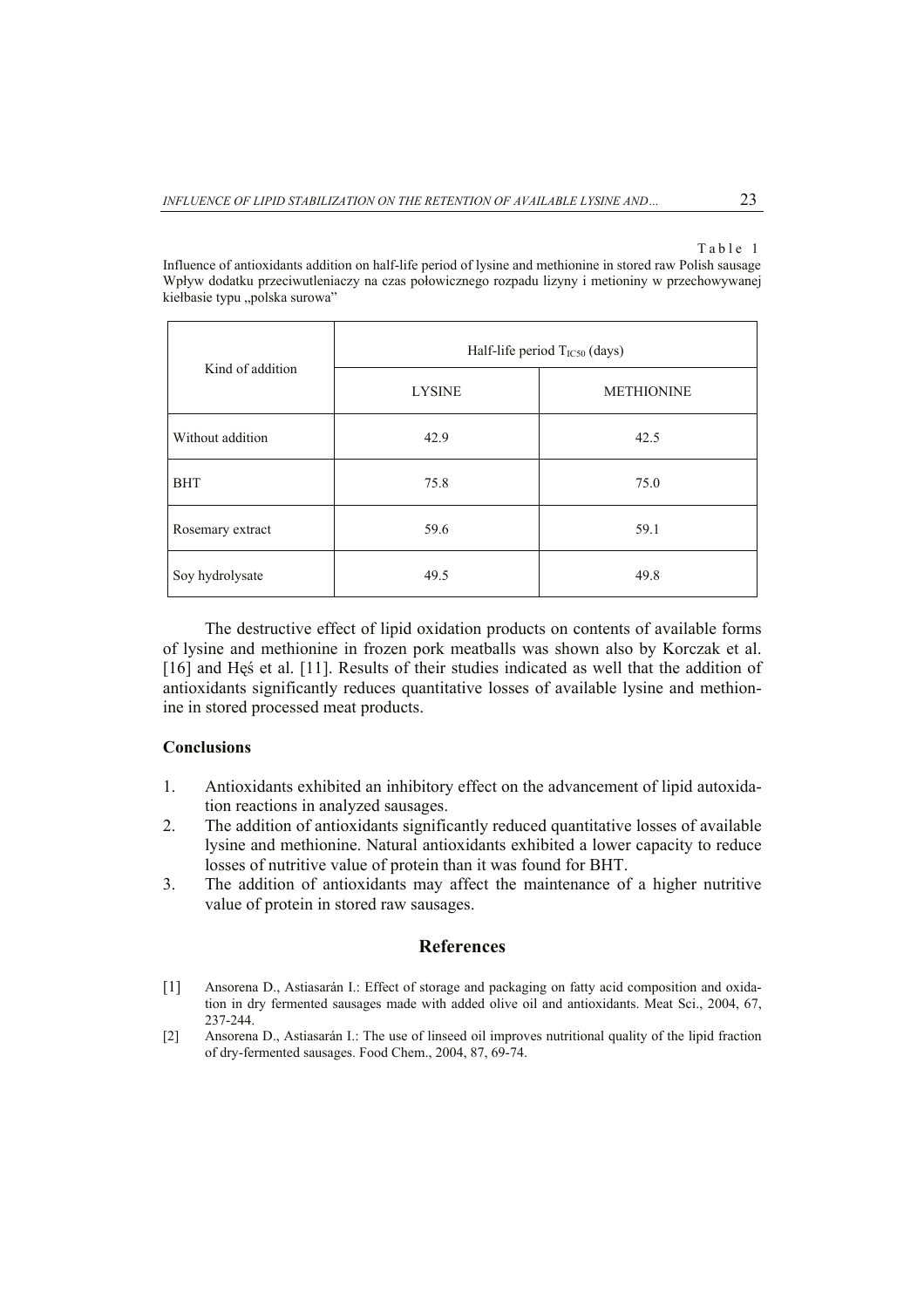- [3] Balasundram N., Sundram K., Samman S.: Phenolic compounds in plants and agri-industrial byproducts: Antioxidant activity, occurrence, and potential uses. Food Chem., 2006, 99, 191-203.
- [4] Barbut S., Josephson D.B., Maurer A.J.: Antioxidant properties of rosemary oleoresin in turkey sausage. J. Food Sci., 1985, 50, 1356-1363.
- [5] Barlow S.M.: Toxicological aspects of antioxidants used as food additives. In: Food Antioxidants ed. Hudson B.J.F., Elsevier, London 1990, pp. 253-307.
- [6] Branen A.L.: Toxicology and biochemistry of butylated hydroxyanisole and butylated hydroxytoluene. JAOCS, 1975, 52, 59-63.
- [7] Decker E.A., Xu Z.: Minimizing rancidity in muscle foods. Food Technol., 1998, 52, 54-59.
- [8] Estévez M., Cava R.: Effectiveness of rosemary essential oil as an inhibitor of lipid and protein oxidation: Contradictory effects in different types of frankfurters. Meat Sci., 2006, 72, 348-355.
- [9] Georgantelis D., Ambrosiadis I., Katikou P.: Effect of rosemary extracts, chitosan and αtocopherol on microbiological parameters and lipid oxidation of fresh pork sausages stored at 4 ºC. Meat Sci., 2007, 76, 172-181.
- [10] Gray J.I., Gomaa E.A., Buckley D.J.: Oxidative quality and shelf life of meats. Meat Sci., 1996, 43, 111-123.
- [11] Hęś M., Korczak J., Gramza A.: Changes of lipid oxidation degrees and their influence on protein nutritive value of frozen meat products. Pol. J. Food Nutr. Sci., 2007, 3, 323-328.
- [12] Hidalgo F.J., Zamora R.: Modification of bovine serum albumin structure following reaction with 4,5(E)-Epoxy-2(E)-heptenal. Chem. Res. Toxicol., 2000, 13, 501-508.
- [13] Hoffman K.: Nutritional value of proteins and protein requirements of people with special reference to meat proteins. Mitteilungsbl. Bundesanst. Fleischforsch., 1993, 32, 422-429.
- [14] Janitz W.: Interactions of meat fats and proteins with particular consideration of effect of oxidized fats on the nutrition value of proteins. Roczniki Akademii Rolniczej w Poznaniu. Rozprawy Naukowe, 1985, Zeszyt 147.
- [15] Korczak J.: Factors affecting antioxidant activity of soybean meal and caseine protein hydrolysates. Roczniki Akademii Rolniczej w Poznaniu. Rozprawy Naukowe, 1998, Zeszyt 281.
- [16] Korczak J., Hęś M., Gramza A., Jędrusek-Golińska A.: Influence of fat oxidation on the stability of lysine and protein digestibility in frozen meat products. EJPAU, 2004, 7, 1-13.
- [17] Nassu R.T., Goncalves L.A.G.: Oxidative stability of fermented goat meat sausage with different levels of natural antioxidant. Meat Sci., 2003, 63, 43-49.
- [18] Pokorný J.: Effect of lipid degradation on taste and odor of foods. Nahrung, 1990, 34, 887-897.
- [19] Pokorný J., Davídek J.: Influence in interactions of proteins with oxidized lipids on nutrition and sensory value of food. Acta Aliment. Pol., 1979, 5, 87-95.
- [20] Pokorný J., Kołakowska A.: Lipid protein and lipid saccharide interactions. In: Chemical and functional properties of food lipids – eds. Sikorski Z.E., A. Kołakowska A.,. CRC Press LLC, 2003, pp. 345-362.
- [21] Pyrcz J., Hęś M., Kowalski R.: Einfluss ausgewählter Antioxidantien auf die Qualität von Rohwurst. Fleischwirtschaft, 2007, 9, 115-118.
- [22] Ressurrecion A.V.A., Reynolds A.E.: Evaluation of natural antioxidants in frankfurters containing chicken and pork. J. Food Sci., 1990, 55, 629-631.
- [23] Wu S.Y., Brewer M.S.: Soy protein isolate antioxidant effect on lipid peroxidation of ground beef and microsomal lipids. J. Food Sci., 1994, 59, 702-706.
- [24] Yanishlieva-Maslarova N.V., Heinonen I.M.: Sources of natural antioxidants: vegetables, fruits, herbs, spices and teas. In: Antioxidants in food – eds. Pokorný J., Yanishlieva N., Gordon M., CRC Press, Boca Raton FL, 2001, pp. 210-263.
- [25] Zamora R., Alaiz M., Hidalgo F. J.: Contribution of pyrrole formation and polymerization to the nonenzymatic browning produced by amino-carbonyl reactions. J. Agric. Food Chem., 2000, 48, 3152-3158.